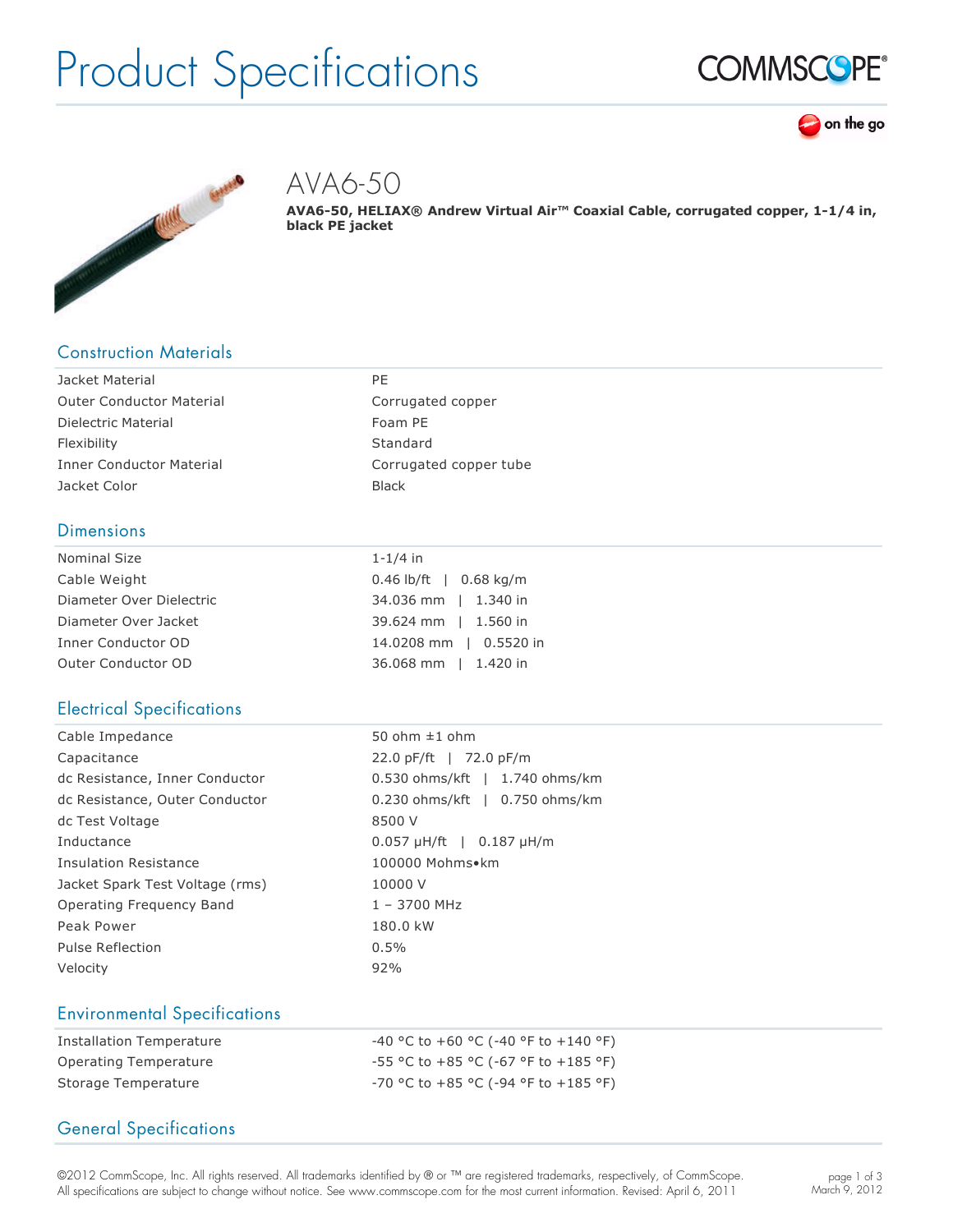# Product Specifications



on the go

AVA6-50

Brand HELIAX®

### Mechanical Specifications

| <b>Bending Moment</b>               | 29.8 N-m   22.0 ft lb  |
|-------------------------------------|------------------------|
| Flat Plate Crush Strength           | 75.0 lb/in   1.3 kg/mm |
| Minimum Bend Radius, Multiple Bends | 203.20 mm   8.00 in    |
| Minimum Bend Radius, Single Bend    | 152.40 mm   6.00 in    |
| Number of Bends, minimum            | 15                     |
| Number of Bends, typical            | 40                     |
| Tensile Strength                    | 154 kg   340 lb        |
|                                     |                        |

#### Standard Conditions

| Attenuation, Ambient Temperature                           | 68 °F   20 °C    |
|------------------------------------------------------------|------------------|
| Average Power, Ambient Temperature                         | $104 °F$   40 °C |
| Average Power, Inner Conductor Temperature 212 °F   100 °C |                  |

#### Return Loss/VSWR

| <b>Frequency Band</b> | <b>VSWR</b> | <b>Return Loss (dB)</b> |
|-----------------------|-------------|-------------------------|
| 806-960 MHz           | 1.13        | 24.30                   |
| 1700-2170 MHz         | 1.13        | 24.30                   |